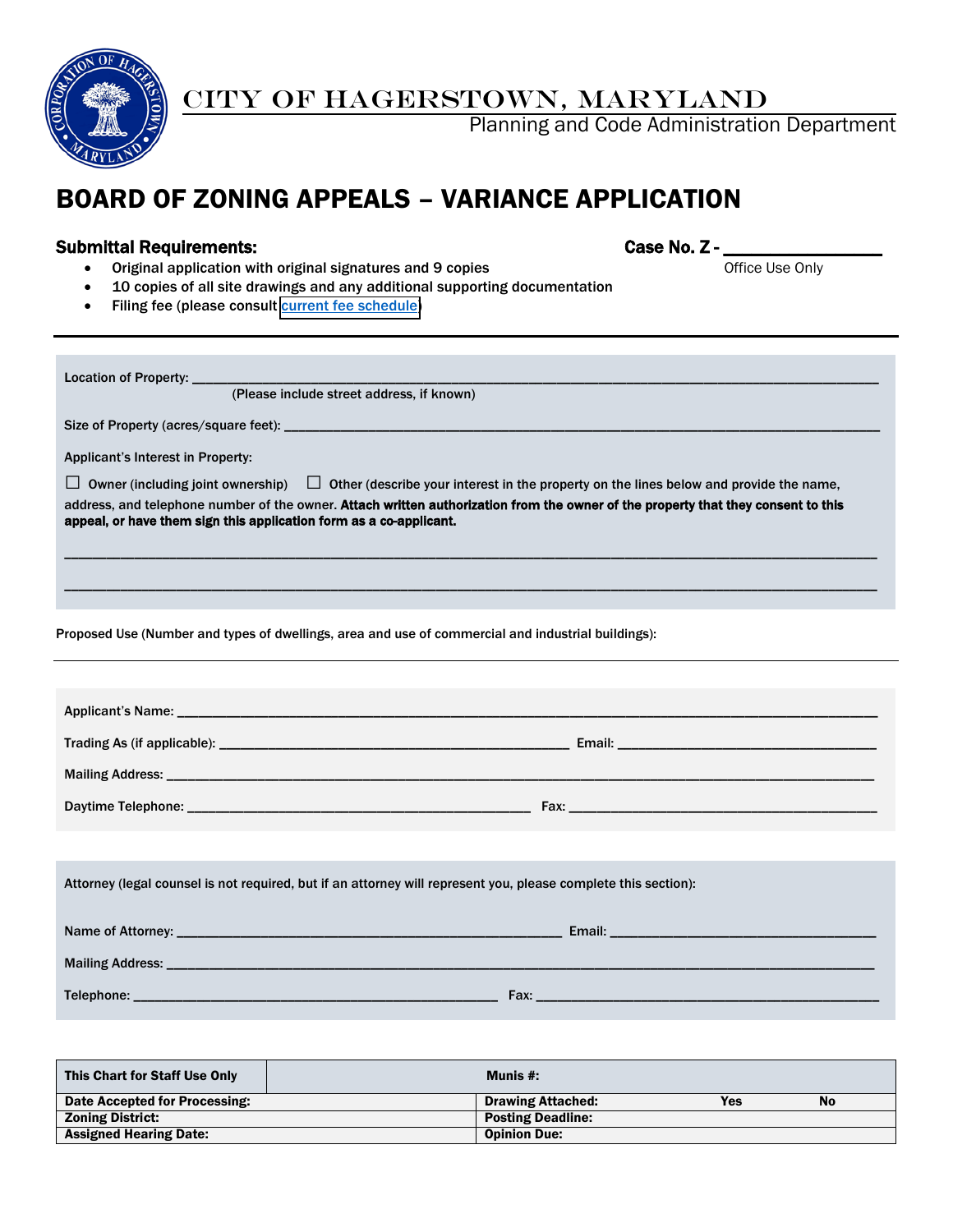## Variance Requests:

|         | **See Below | <b>Section of Zoning Ordinance</b><br>(Article 4, LMC) | <b>Type of Regulation</b><br>(front setback, parking, etc.) | <b>Ordinance</b><br>Requirement | <b>Proposed Dimension</b><br>(Variance Requested)<br>***See Below |
|---------|-------------|--------------------------------------------------------|-------------------------------------------------------------|---------------------------------|-------------------------------------------------------------------|
| Example |             | F.5.a.                                                 | Front yard setback                                          | 15 feet                         | 5 feet                                                            |
| 1.      |             |                                                        |                                                             |                                 |                                                                   |
| 2.      |             |                                                        |                                                             |                                 |                                                                   |
| 3.      |             |                                                        |                                                             |                                 |                                                                   |
| 4.      |             |                                                        |                                                             |                                 |                                                                   |
| 5.      |             |                                                        |                                                             |                                 |                                                                   |

- \*\* For applications involving multiple lots or properties, use this column to identify the specific lot that is the subject of this individual request. If only one property is involved in this application, please disregard this column.
- \*\*\* The variance requested is the proposed dimension. Using the example above, if the setback requirement is 15 feet and you propose to go 10 feet into that requirement and have a new setback from the property line of 5 feet, the variance request is 5 feet.

*Example: Requirement (15 feet) minus incursion into bulk requirement (10) feet = variance (new setback) requested (5 feet).*

# Description of Existing and Proposed Uses:

A. Present or most recent use of the subject property:

B. Proposed use of property, including any existing or permitted uses of the property that would be conducted on the site, size of proposed improvements (if construction is proposed):

\_\_\_\_\_\_\_\_\_\_\_\_\_\_\_\_\_\_\_\_\_\_\_\_\_\_\_\_\_\_\_\_\_\_\_\_\_\_\_\_\_\_\_\_\_\_\_\_\_\_\_\_\_\_\_\_\_\_\_\_\_\_\_\_\_\_\_\_\_\_\_\_\_\_\_\_\_\_\_\_\_\_\_\_\_\_\_\_\_\_\_\_\_\_\_\_\_\_\_\_\_\_\_\_\_\_\_\_\_\_\_\_\_\_

\_\_\_\_\_\_\_\_\_\_\_\_\_\_\_\_\_\_\_\_\_\_\_\_\_\_\_\_\_\_\_\_\_\_\_\_\_\_\_\_\_\_\_\_\_\_\_\_\_\_\_\_\_\_\_\_\_\_\_\_\_\_\_\_\_\_\_\_\_\_\_\_\_\_\_\_\_\_\_\_\_\_\_\_\_\_\_\_\_\_\_\_\_\_\_\_\_\_\_\_\_\_\_\_\_\_\_\_\_\_\_\_\_\_

\_\_\_\_\_\_\_\_\_\_\_\_\_\_\_\_\_\_\_\_\_\_\_\_\_\_\_\_\_\_\_\_\_\_\_\_\_\_\_\_\_\_\_\_\_\_\_\_\_\_\_\_\_\_\_\_\_\_\_\_\_\_\_\_\_\_\_\_\_\_\_\_\_\_\_\_\_\_\_\_\_\_\_\_\_\_\_\_\_\_\_\_\_\_\_\_\_\_\_\_\_\_\_\_\_\_\_\_\_\_\_\_\_\_

\_\_\_\_\_\_\_\_\_\_\_\_\_\_\_\_\_\_\_\_\_\_\_\_\_\_\_\_\_\_\_\_\_\_\_\_\_\_\_\_\_\_\_\_\_\_\_\_\_\_\_\_\_\_\_\_\_\_\_\_\_\_\_\_\_\_\_\_\_\_\_\_\_\_\_\_\_\_\_\_\_\_\_\_\_\_\_\_\_\_\_\_\_\_\_\_\_\_\_\_\_\_\_\_\_\_\_\_\_\_\_\_\_\_

\_\_\_\_\_\_\_\_\_\_\_\_\_\_\_\_\_\_\_\_\_\_\_\_\_\_\_\_\_\_\_\_\_\_\_\_\_\_\_\_\_\_\_\_\_\_\_\_\_\_\_\_\_\_\_\_\_\_\_\_\_\_\_\_\_\_\_\_\_\_\_\_\_\_\_\_\_\_\_\_\_\_\_\_\_\_\_\_\_\_\_\_\_\_\_\_\_\_\_\_\_\_\_\_\_\_\_\_\_\_\_\_\_\_

\_\_\_\_\_\_\_\_\_\_\_\_\_\_\_\_\_\_\_\_\_\_\_\_\_\_\_\_\_\_\_\_\_\_\_\_\_\_\_\_\_\_\_\_\_\_\_\_\_\_\_\_\_\_\_\_\_\_\_\_\_\_\_\_\_\_\_\_\_\_\_\_\_\_\_\_\_\_\_\_\_\_\_\_\_\_\_\_\_\_\_\_\_\_\_\_\_\_\_\_\_\_\_\_\_\_\_\_\_\_\_\_\_\_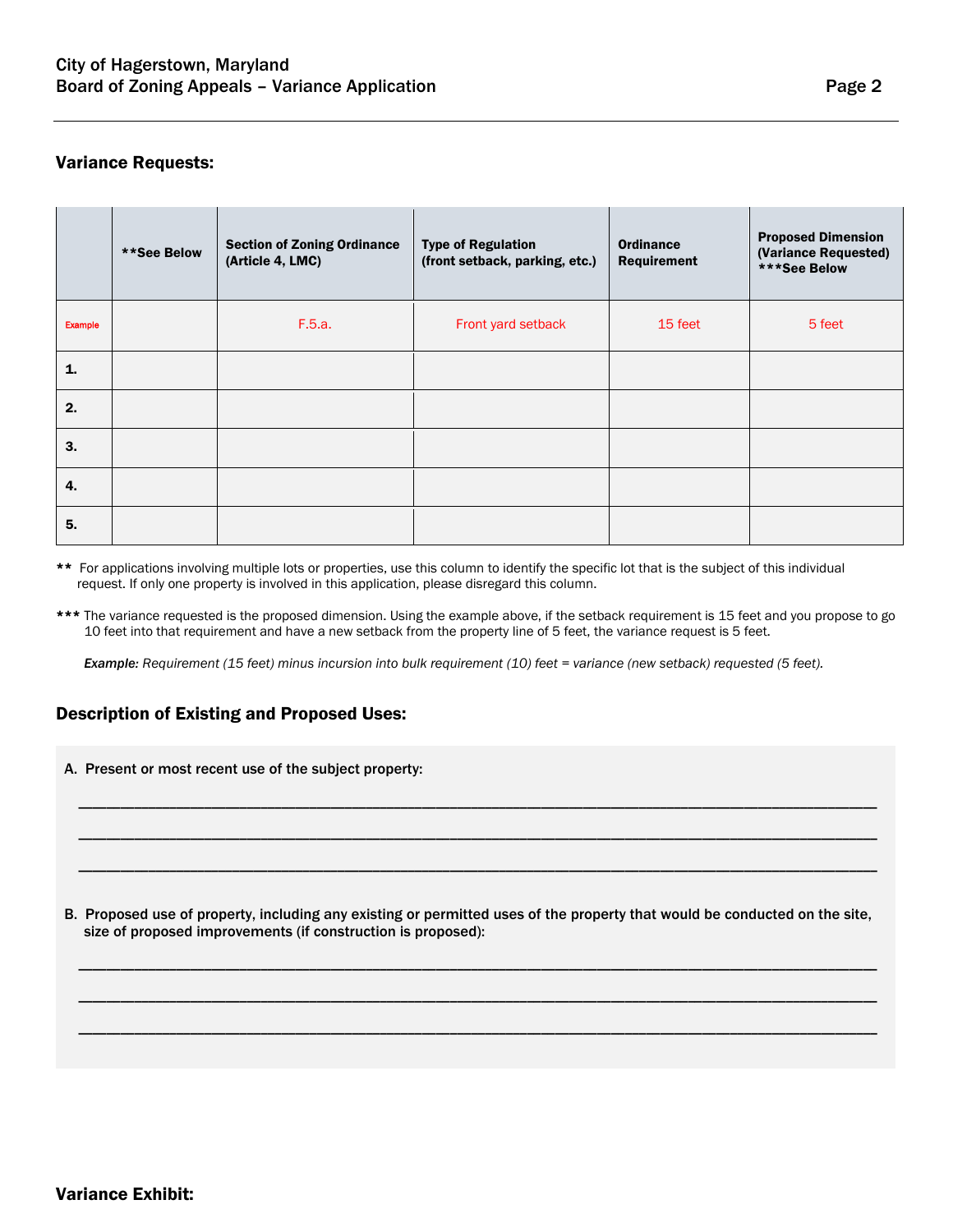In order for the Board of Zoning Appeals to have a clear understanding of the unique conditions of your property and your variance request(s), you must submit with this application a drawing of the property, showing the property lines, the property's relationship to adjacent streets and buildings, the location of existing buildings on the site, and proposed improvements that would occur if the variance(s) is/are granted. Attach a copy to the original application form and each of the nine copies submitted.

Attached to this application is a sample drawing for you to use as an example and guide in preparing a drawing for your application.

## Board of Zoning Appeals Variance Criteria:

The Board will make a decision on your application based on conformance with the six criteria found at the end of this application. The following spaces are provided to assist you in preparing your testimony to the Board based on these criteria. If you need additional space, please attach additional sheets. A more detailed explanation is provided on pages 5 and 6 of this application.

A. Explain the unique physical conditions associated with your property and how compliance with the strict letter of the regulations would unreasonably prevent the owner from using the property for a permitted purpose or would render conformity with such restrictions unnecessarily burdensome.

\_\_\_\_\_\_\_\_\_\_\_\_\_\_\_\_\_\_\_\_\_\_\_\_\_\_\_\_\_\_\_\_\_\_\_\_\_\_\_\_\_\_\_\_\_\_\_\_\_\_\_\_\_\_\_\_\_\_\_\_\_\_\_\_\_\_\_\_\_\_\_\_\_\_\_\_\_\_\_\_\_\_\_\_\_\_\_\_\_\_\_\_\_\_\_\_\_\_\_\_\_\_\_\_\_\_\_\_\_\_\_\_\_\_

\_\_\_\_\_\_\_\_\_\_\_\_\_\_\_\_\_\_\_\_\_\_\_\_\_\_\_\_\_\_\_\_\_\_\_\_\_\_\_\_\_\_\_\_\_\_\_\_\_\_\_\_\_\_\_\_\_\_\_\_\_\_\_\_\_\_\_\_\_\_\_\_\_\_\_\_\_\_\_\_\_\_\_\_\_\_\_\_\_\_\_\_\_\_\_\_\_\_\_\_\_\_\_\_\_\_\_\_\_\_\_\_\_\_

\_\_\_\_\_\_\_\_\_\_\_\_\_\_\_\_\_\_\_\_\_\_\_\_\_\_\_\_\_\_\_\_\_\_\_\_\_\_\_\_\_\_\_\_\_\_\_\_\_\_\_\_\_\_\_\_\_\_\_\_\_\_\_\_\_\_\_\_\_\_\_\_\_\_\_\_\_\_\_\_\_\_\_\_\_\_\_\_\_\_\_\_\_\_\_\_\_\_\_\_\_\_\_\_\_\_\_\_\_\_\_\_\_\_

B. Explain how the requested variance(s) are the minimum reasonably necessary to overcome the conditions described in A. above.

\_\_\_\_\_\_\_\_\_\_\_\_\_\_\_\_\_\_\_\_\_\_\_\_\_\_\_\_\_\_\_\_\_\_\_\_\_\_\_\_\_\_\_\_\_\_\_\_\_\_\_\_\_\_\_\_\_\_\_\_\_\_\_\_\_\_\_\_\_\_\_\_\_\_\_\_\_\_\_\_\_\_\_\_\_\_\_\_\_\_\_\_\_\_\_\_\_\_\_\_\_\_\_\_\_\_\_\_\_\_\_\_\_\_

\_\_\_\_\_\_\_\_\_\_\_\_\_\_\_\_\_\_\_\_\_\_\_\_\_\_\_\_\_\_\_\_\_\_\_\_\_\_\_\_\_\_\_\_\_\_\_\_\_\_\_\_\_\_\_\_\_\_\_\_\_\_\_\_\_\_\_\_\_\_\_\_\_\_\_\_\_\_\_\_\_\_\_\_\_\_\_\_\_\_\_\_\_\_\_\_\_\_\_\_\_\_\_\_\_\_\_\_\_\_\_\_\_\_

\_\_\_\_\_\_\_\_\_\_\_\_\_\_\_\_\_\_\_\_\_\_\_\_\_\_\_\_\_\_\_\_\_\_\_\_\_\_\_\_\_\_\_\_\_\_\_\_\_\_\_\_\_\_\_\_\_\_\_\_\_\_\_\_\_\_\_\_\_\_\_\_\_\_\_\_\_\_\_\_\_\_\_\_\_\_\_\_\_\_\_\_\_\_\_\_\_\_\_\_\_\_\_\_\_\_\_\_\_\_\_\_\_\_

\_\_\_\_\_\_\_\_\_\_\_\_\_\_\_\_\_\_\_\_\_\_\_\_\_\_\_\_\_\_\_\_\_\_\_\_\_\_\_\_\_\_\_\_\_\_\_\_\_\_\_\_\_\_\_\_\_\_\_\_\_\_\_\_\_\_\_\_\_\_\_\_\_\_\_\_\_\_\_\_\_\_\_\_\_\_\_\_\_\_\_\_\_\_\_\_\_\_\_\_\_\_\_\_\_\_\_\_\_\_\_\_\_\_

\_\_\_\_\_\_\_\_\_\_\_\_\_\_\_\_\_\_\_\_\_\_\_\_\_\_\_\_\_\_\_\_\_\_\_\_\_\_\_\_\_\_\_\_\_\_\_\_\_\_\_\_\_\_\_\_\_\_\_\_\_\_\_\_\_\_\_\_\_\_\_\_\_\_\_\_\_\_\_\_\_\_\_\_\_\_\_\_\_\_\_\_\_\_\_\_\_\_\_\_\_\_\_\_\_\_\_\_\_\_\_\_\_\_

\_\_\_\_\_\_\_\_\_\_\_\_\_\_\_\_\_\_\_\_\_\_\_\_\_\_\_\_\_\_\_\_\_\_\_\_\_\_\_\_\_\_\_\_\_\_\_\_\_\_\_\_\_\_\_\_\_\_\_\_\_\_\_\_\_\_\_\_\_\_\_\_\_\_\_\_\_\_\_\_\_\_\_\_\_\_\_\_\_\_\_\_\_\_\_\_\_\_\_\_\_\_\_\_\_\_\_\_\_\_\_\_\_\_

\_\_\_\_\_\_\_\_\_\_\_\_\_\_\_\_\_\_\_\_\_\_\_\_\_\_\_\_\_\_\_\_\_\_\_\_\_\_\_\_\_\_\_\_\_\_\_\_\_\_\_\_\_\_\_\_\_\_\_\_\_\_\_\_\_\_\_\_\_\_\_\_\_\_\_\_\_\_\_\_\_\_\_\_\_\_\_\_\_\_\_\_\_\_\_\_\_\_\_\_\_\_\_\_\_\_\_\_\_\_\_\_\_\_

\_\_\_\_\_\_\_\_\_\_\_\_\_\_\_\_\_\_\_\_\_\_\_\_\_\_\_\_\_\_\_\_\_\_\_\_\_\_\_\_\_\_\_\_\_\_\_\_\_\_\_\_\_\_\_\_\_\_\_\_\_\_\_\_\_\_\_\_\_\_\_\_\_\_\_\_\_\_\_\_\_\_\_\_\_\_\_\_\_\_\_\_\_\_\_\_\_\_\_\_\_\_\_\_\_\_\_\_\_\_\_\_\_\_

\_\_\_\_\_\_\_\_\_\_\_\_\_\_\_\_\_\_\_\_\_\_\_\_\_\_\_\_\_\_\_\_\_\_\_\_\_\_\_\_\_\_\_\_\_\_\_\_\_\_\_\_\_\_\_\_\_\_\_\_\_\_\_\_\_\_\_\_\_\_\_\_\_\_\_\_\_\_\_\_\_\_\_\_\_\_\_\_\_\_\_\_\_\_\_\_\_\_\_\_\_\_\_\_\_\_\_\_\_\_\_\_\_\_

C. Explain how enforcement of the provision from which the variance is requested would deprive the property owner of uses commonly enjoyed by other similar properties in the same district.

D. Explain how the variance(s) requested will not confer special treatment on the applicant.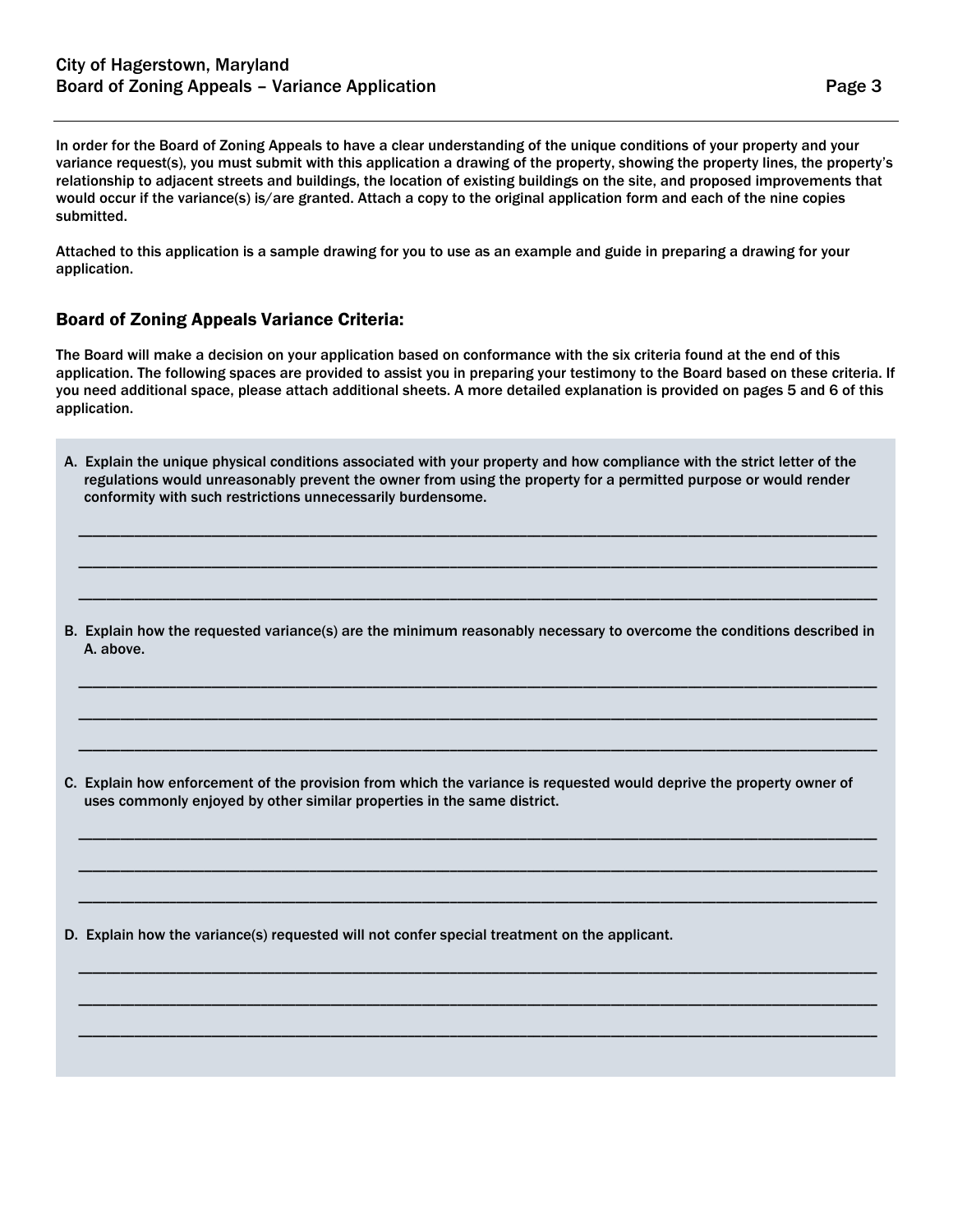| E. Explain how the property owner or applicant has not created the conditions that they now use as justification for seeking<br>a variance.                           |
|-----------------------------------------------------------------------------------------------------------------------------------------------------------------------|
| F. Explain how the requested variance will not be contrary to the intent of the Zoning Ordinance, will not be injurious to the<br>neighborhood or the public welfare. |
|                                                                                                                                                                       |

## Additional Materials, Fees, Posting, and Advertising:

A. If desired, supplemental pages may be attached to this application.

This **original** application form and nine (9) copies of the application must be submitted. If the applicant desires to submit additional materials, pages, etc., ten (10) copies are required. However, additional copies of original photographs and large graphic exhibits are not required. Single copies of original photographs and large graphic exhibits are sufficient. Please do not mount large exhibits to foam core or other rigid backing, as the exhibit can be damaged when removed for placement in the file.

- B. The undersigned agrees to properly post the property at least ten (10) days immediately prior to the hearing and maintain the poster(s) during the period the property is required to be posted. Failure to comply with this requirement will delay the Board hearing the case.
- C. The undersigned agrees to pay all costs in accordance with the current fee schedule adopted by the Mayor and City Council. Checks are to be made payable to the "City of Hagerstown."

## **Signatures**

The undersigned hereby affirms that all of the statements and information contained in, or filed with, this petition are true and correct. The undersigned has read the instructions on this form, filing herewith all of the required accompanying information.

\_\_\_\_\_\_\_\_\_\_\_\_\_\_\_\_\_\_\_\_\_\_\_\_\_\_\_\_\_\_\_\_\_\_\_\_\_\_\_\_\_\_\_\_\_\_\_\_\_\_\_ \_\_\_\_\_\_\_\_\_\_\_\_\_\_\_\_\_\_\_\_\_\_\_\_\_\_\_\_\_\_\_\_\_\_\_\_\_\_\_\_\_\_\_\_\_\_\_\_\_\_\_\_ Attorney's Signature (if applicable) Applicant's Signature (if different from owner)

Property Owner's Signature (if other than applicant)

\_\_\_\_\_\_\_\_\_\_\_\_\_\_\_\_\_\_\_\_\_\_\_\_\_\_\_\_\_\_\_\_\_\_\_\_\_\_\_\_\_\_\_\_\_\_\_\_\_\_\_\_\_

## What is a Variance and what are the Standards Used by the Board to Make a Decision?

A variance is a deviation from the bulk requirements required by the Zoning Ordinance, such as setbacks, building height, number of parking spaces, etc. For example, if you want to build an addition to your house and you need to construct it ten feet from the property line, but the Ordinance requires that you keep it 20 feet from the property line, you need to apply for a variance. This process exists to provide reasonable accommodation of plans for properties that may be impacted by unique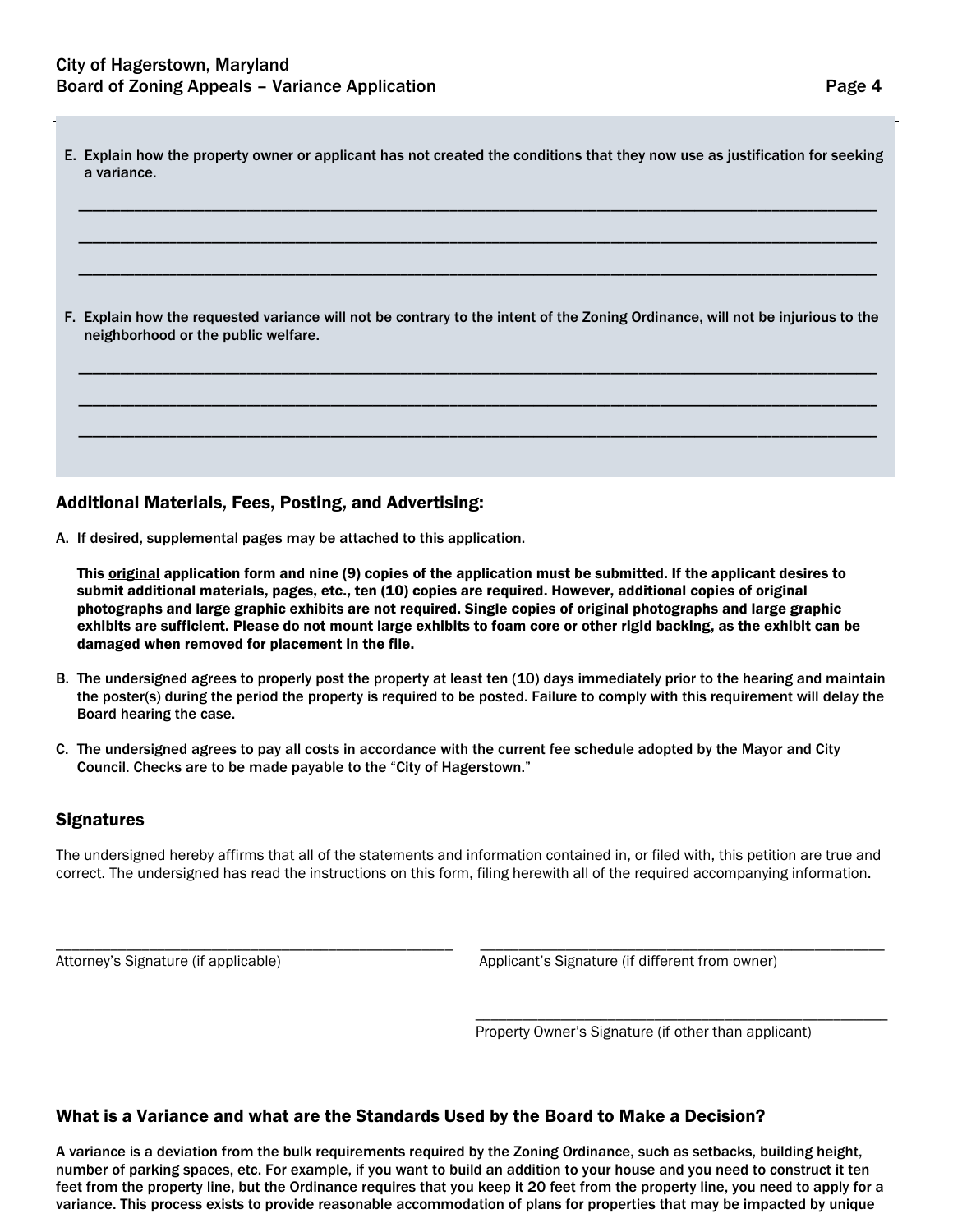physical conditions such as shape of the lot, topography, etc. The six criteria below are used by the Board of Zoning Appeals to evaluate whether a variance is appropriate. The variance process does not exist to simply waive the Ordinance requirements with which an applicant may find undesirable. In order to approve a variance, the Board of Zoning Appeals must make positive findings on each of the following six criteria *(simplified explanations and examples of what is an appropriate variance and what is not are provided in italics)*.

1. Whereby reason of exceptional narrowness, shallowness, shape, topographical conditions, or other unusual situations or conditions peculiar to a specific parcel of property or of the use of the property, the strict application of these regulations would result in peculiar or unusual practical difficulties to, or undue hardship upon, the owner of the property; and

*Example: An applicant wants to build a two-car garage like most of his neighbors have. Because of the shape of his property, or the location of the existing house, he cannot do it without building in violation of the setback. This is a reasonable argument for a variance. Requesting a variance to adjust a setback to build a four-car garage when most of his neighbors have only two-car garages is an example of when a variance is not appropriate. Simply wanting to build the garage closer to a property line because that is where he desires to place it, or seeking a variance in order to build improvements that are excessive compared to surrounding properties are not grounds for a variance.*

### 2. The variance requested is the minimum reasonably necessary to overcome the unusual conditions applicable to the property; and

*The applicant will need to demonstrate that the request she makes is the minimum necessary to accomplish her needs. She should not ask for a variance to reduce a setback to ten feet if she could reasonably build her desired improvements 12 feet from the property line. The applicant needs to determine the minimum that she needs and request that amount.*

3. The literal interpretation of the provisions of this Ordinance would deprive the applicant of uses commonly enjoyed by other similar properties in the same district under the terms of this Ordinance; and

*The applicant will need to demonstrate that failure to obtain the variance would not permit him to make similar use of his property as other similar properties in the same zoning district. For example, if the applicant's property is 5,000 square feet and most other lots of that size have two-car garages, the applicant needs to show that his request would allow him to construct improvements that are typical of the surrounding area; and if he does not obtain the variance, he would not be allowed to improve his property comparably to similar properties.*

### 4. That granting the variance will not confer on the applicant any special privilege that is denied by this Ordinance to other lands or structures within the same zoning district; and

*The applicant will need to demonstrate that her property meets these criteria, and that the Board will not be giving her special treatment by granting a variance that does not meet these standards. The Ordinance not permitting her to build what she desires is not grounds for approval of a variance.*

### 5. No variance shall be granted in any case where the applicant or their agent has created or caused to be created a situation which would or has necessitated the issuance of a variance in order for such property to comply with the Ordinance; and

*The applicant will need to demonstrate that he did not create the problem for which he now seeks a variance. For example, if a property owner desires to build an addition on a house and place it in a location that needs a variance, he will need to demonstrate that there is no other side or area on the house that could reasonably be used to construct the addition without the variance. Also, he will need to show that the addition is a reasonable size (i.e., the Board is not granting a variance to allow him to build an addition that would make his house significantly larger than other houses in the area). Desire to place more improvements on a property than it would normally be accommodated by a similar property is not grounds for a variance.*

6. That the granting of the variance will be in harmony with the general purpose and intent of this Ordinance, and will not be injurious to the neighborhood or otherwise detrimental to the public welfare. The Board may prescribe appropriate and specific conditions and safeguards, including location, construction, maintenance, and operation in conformity with the Ordinance. Violation of such conditions and safeguards, when made a part of the terms under which the variance is granted, shall be a violation of this Ordinance.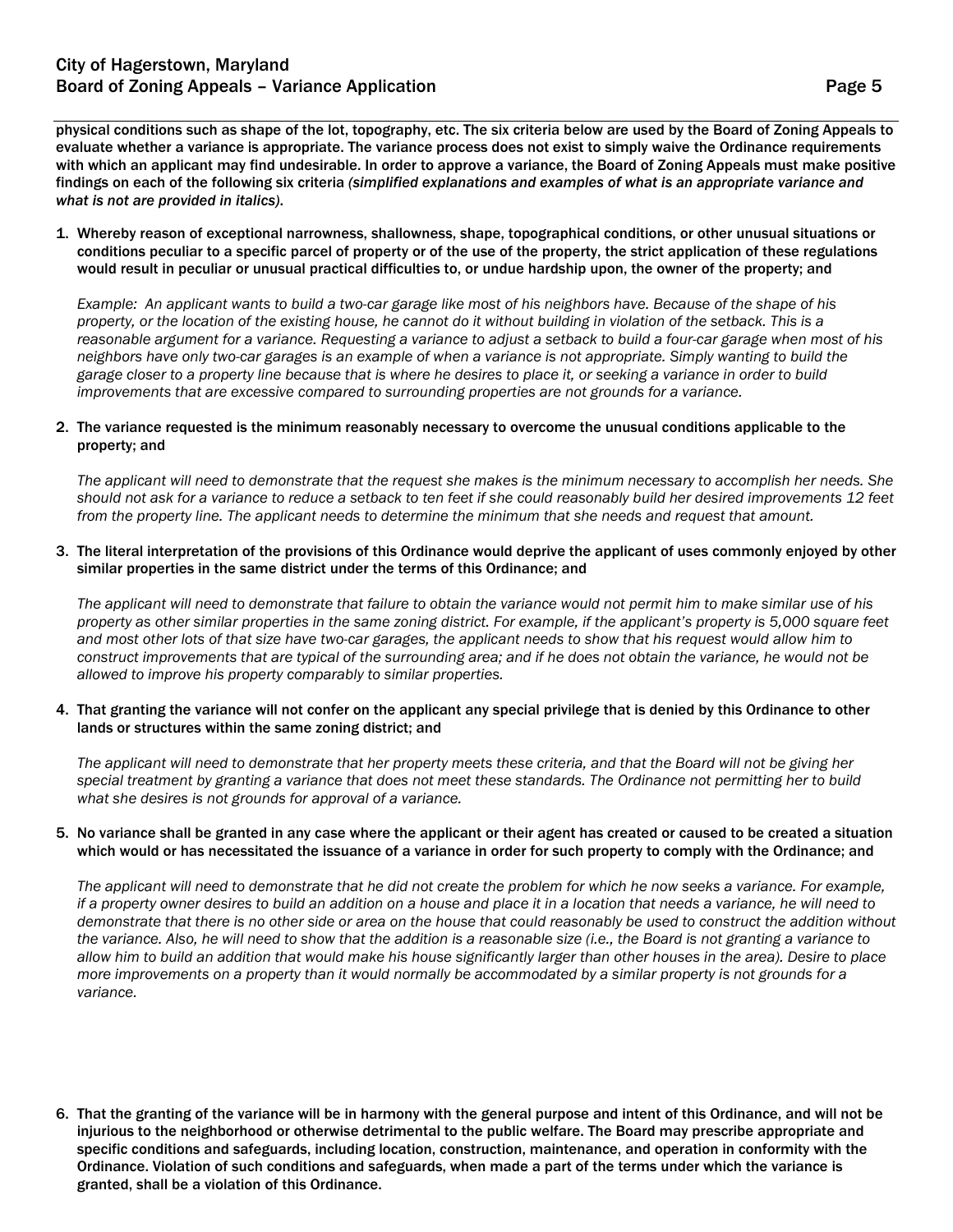# City of Hagerstown, Maryland Board of Zoning Appeals – Variance Application **Page 6** and Page 6

*The applicant will need to demonstrate that her request will not harm her neighbor's reasonable use and enjoyment of their property, and will not damage the public welfare. An example of damaging the public welfare would be building an addition too close to a street intersection that the improvements block traffic visibility approaching the intersection, creating an unsafe traffic condition.*

It is these standards that you should be prepared to address at your hearing in order for the Board of Zoning Appeals to be able to approve your variance.

In granting any variance, the Board may prescribe appropriate conditions and safeguards in conformity with the Zoning Ordinance and the criteria considered above. Violation of such conditions and safeguards when made a part of the terms under which a variance is granted, shall be deemed to be a violation of the Zoning Ordinance, subject to enforcement action.

NOTE: Per Maryland law, the Board of Zoning Appeals is prohibited from granting a variance for a use that is not permitted in the district in which the property is located. For example, the BZA would be prohibited from approving a variance to establish a retail store or a car repair business in a residential district when the residential districts do not permit these uses.

For more information, please contact:

### Hagerstown Planning and Code Administration Department

City of Hagerstown, Maryland One East Franklin Street, Suite 300 Hagerstown, MD 21740

T: 301.739.8577, ext. 138 F: 301.791.2650

Email: planning@hagerstownmd.org

Last Amended: 2/2016